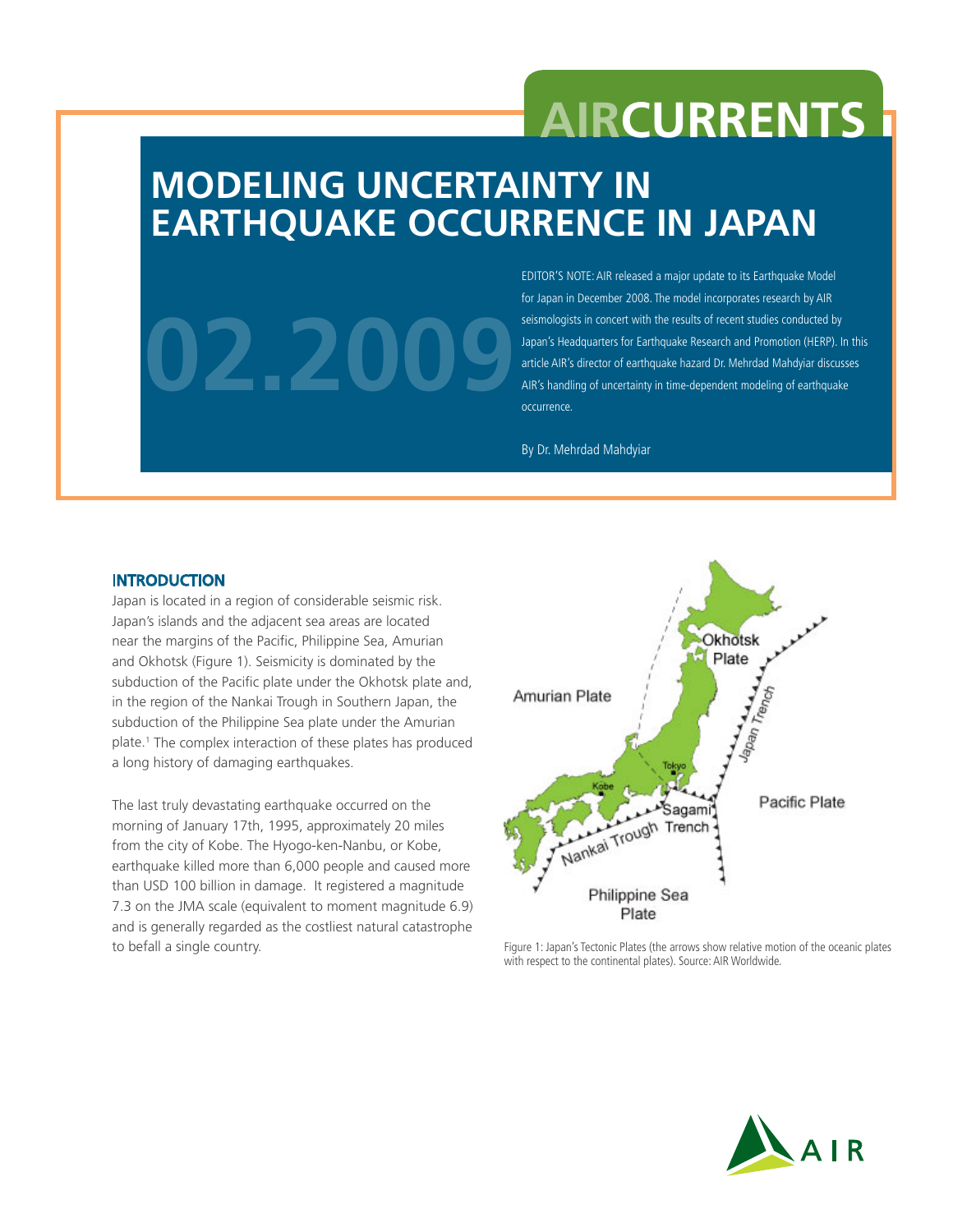## **AIRCurrents**

**02.09|Modeling Uncertainty in Earthquake Occurrence in Japan By Dr. Mehrdad Mahdyiar**

#### The Headquarters for Earthquake Research Promotion (HERP) Report

In response to the devastation wrought by the Kobe earthquake, the Japanese government enacted the Earthquake Disaster Management Special Measures Act with the goal of improving the scientific understanding of earthquake risk in Japan. The act established the Headquarters for Earthquake Research Promotion (HERP) and this organization began to drive new research on the seismic hazard facing Japan. With support from HERP, extensive new research was conducted by the National Research Institute for Earth Science and Disaster Prevention to develop a national seismic hazard map. After nearly 6 years of research effort, HERP published its report and map in 2005, with subsequent updates in 2006 and 2007.

The HERP report contains information on 98 major crustal faults, 178 minor crustal faults, and 47 subduction-zone segments in and around Japan. HERP includes information detailing the geometry, characteristic magnitude, and recurrence interval for major faults and subduction zones. Cascading rupture scenarios are also described whereby two or more adjacent fault segments rupture as one unit, resulting in larger earthquake magnitudes and longer rupture lengths than would be expected from the rupture of a single segment.

Finally, the HERP report provides estimates of timedependent probabilities of occurrence of characteristic earthquakes on subduction zones and well-studied major crustal faults.

In time-dependent models of earthquake occurrence, the probability that an earthquake will occur in the coming year increases with the length of time elapsed since the last event. In general, time-dependent probabilities of earthquake occurrence will be different from those produced by time-independent or "memoryless" models; some will be higher and some will be lower, depending on when the last historical characteristic event occurred on a particular fault or subduction zone relative to the mean recurrence interval.

The recurrence interval of earthquakes along most crustal faults in Japan is typically quite long, while the recurrence intervals of events along subduction zones is usually much shorter. Yet even when the historical catalog extends back hundreds of years—as it does in the case of Japan—it will contain information about only a limited number of large magnitude earthquakes.

This scarcity of data on the historical occurrence of large earthquakes makes estimates of the mean recurrence intervals for the time dependent analysis highly uncertain. Indeed some scientists believe that the HERP report underestimates the uncertainty surrounding the parameters used in the generation of these probabilities—in particular, in the estimates of mean recurrence interval and what is known as the "aperiodicity" value. Aperiodicity is a measure of the irregularity, or random component inherent in an earthquake recurrence model and can be expressed as either a standard deviation or a coefficient of variation (CV). In other words, aperiodicity measures the extent to which an earthquake does not occur at exactly regular intervals, like clockwork.

#### The AIR Approach to Modeling Uncertainty

To examine more closely the reasonability of the parameters used by HERP, AIR seismologists conducted an analysis of the sensitivity of HERP's assumptions regarding the mean recurrence and aperiodicity parameters using the available historic data. Using a Brownian Passage Time model2 for the recurrence intervals—which HERP also adopted—a set of recurrence distributions with variable mean and aperiodicity values around the historic data were constructed. The goal was to identify the parameters that best replicate the historical record.

That is, for each distribution, one hundred thousand stochastic simulations were performed to study the resulting rupture-interval scenarios on subduction zones had the values for the mean recurrence interval or aperiodicity differed from those cited in the HERP report. Whenever all simulated recurrence intervals were within  $\pm 2$  years of the historical intervals, the selected mean recurrence interval and aperiodicity of that distribution were counted as viable for generating the observed set of historical ruptures. Histograms of all viable solutions were created to assess how likely it would be for each of the possible means and aperiodicity values to produce sets of earthquakes that corresponded to the historical record.<sup>3</sup>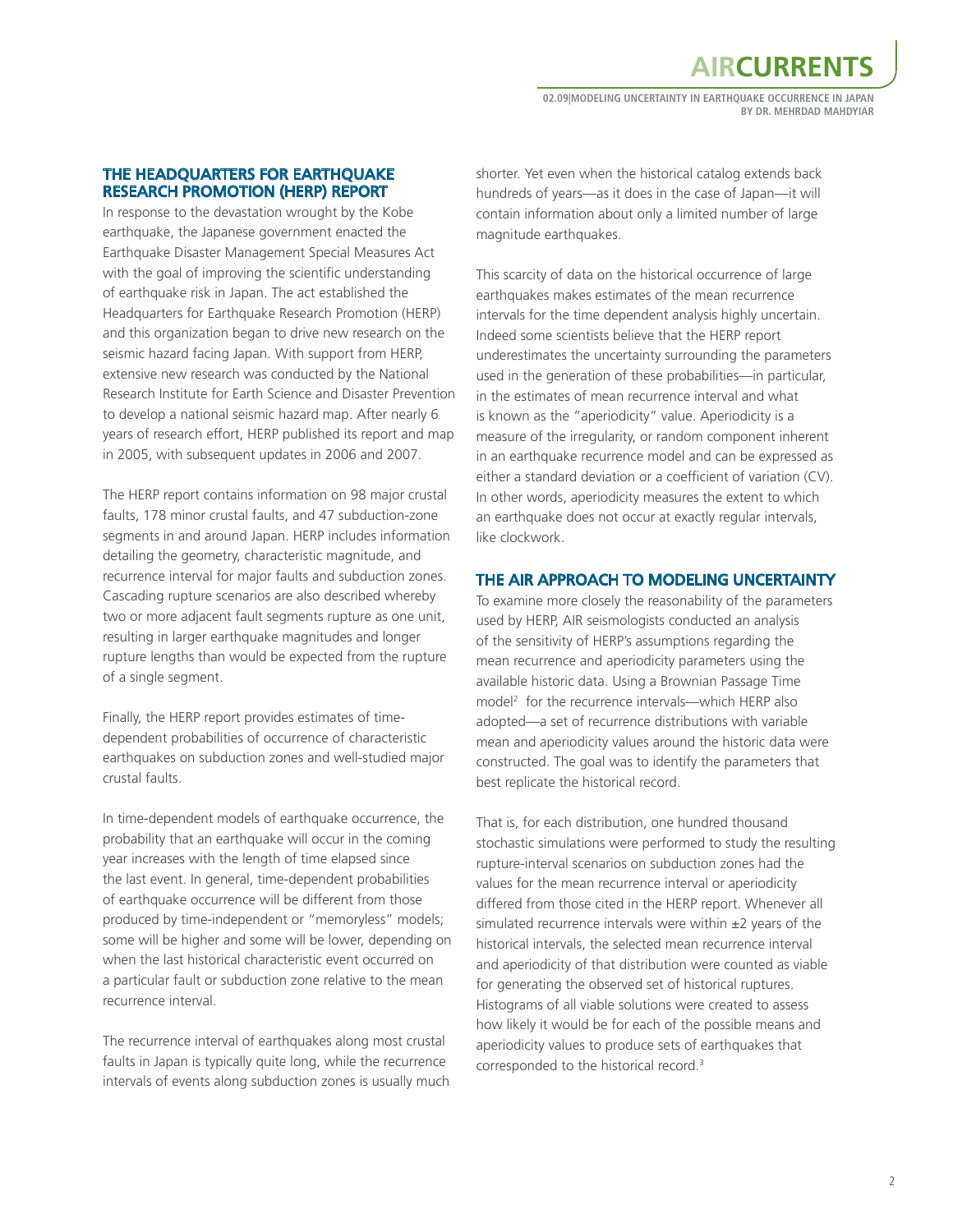## **AIRCURREN**

**02.09|Modeling Uncertainty in Earthquake Occurrence in Japan By Dr. Mehrdad Mahdyiar**

The results of AIR's analysis showed that when historical data on earthquake occurrence is limited, it is virtually impossible to uniquely determine the causative, or "true", mean recurrence and aperiodicity values for the observed recurrence distribution. That is, different combinations of the mean recurrence and aperiodicity values can reasonably reproduce the limited observed data.

The histograms in Figure 2 show the results of AIR's analysis for a rupture of the Tonankai segment of the Nankai Trough, whether singly or in combination with its neighboring Nankai and Tokai segments. Figure 2 also shows the HERP parameters and suggests that the HERP mean recurrence interval (86 years) may be too short, the aperiodicity value (0.2) may be too low and the resulting 30-year probability of rupture (62%) may too high.



Figure 2. HERP and AIR simulated mean recurrence, coefficient of variation and 30-year probability of rupture of the Tonankai segment. Source: AIR

#### Implementation in the AIR Earthquake Model for Japan

In light of the findings from AIR's analysis of the uncertainties in time-dependent modeling of earthquake recurrence in Japan, AIR included alternative stochastic catalogs with the latest release of the AIR Earthquake Model for Japan.

In addition to a time-dependent catalog that strictly adheres to the assumptions in the HERP report, AIR offers a timedependent catalog that supplements HERP's findings with AIR's own research, which reflects an additional level of uncertainty in the rupture distribution parameters.4 AIR recommends this catalog and it is in fact the default in catalog in the latest model release.

Specifically, the AIR default catalog uses a weighted combination of the HERP results and the results of two time-dependent analyses to evaluate the effects that uncertainty may have on recurrence rates. In the first analysis, uncertainty is added to HERP's mean recurrence intervals and aperiodicity values (CVs) in the form of a distribution around each mean. In the second analysis, uncertainty is similarly added to the historical mean recurrence interval and historical CV using the likelihood statistical method. This takes into consideration the uncertainty associated with the exact dates of historical events themselves (there is more uncertainty surrounding both the magnitude and dates of older events than those of more recent ones) and whether segments ruptured singly or in combination.

Clearly, different assumptions regarding uncertainty will have implications for hazard and risk analysis. For example, looking once more at the Tonankai segment of the Nankai Trough, AIR seismologists estimate a 41% probability of rupture in the next 30 years. This compares to the 62% probability as estimated by HERP

#### Providing a Complete View of Seismic Risk

The fact that Japan is at significant seismic risk is undisputed. However, as this article suggests, multiple credible views of the risk exist among seismologists. By including alternative catalogs, each of which has been developed using rigorous, scientifically defensible methods, the AIR model provides the most comprehensive view of Japanese seismic risk, enabling companies to test the sensitivity of different scientific assumptions.